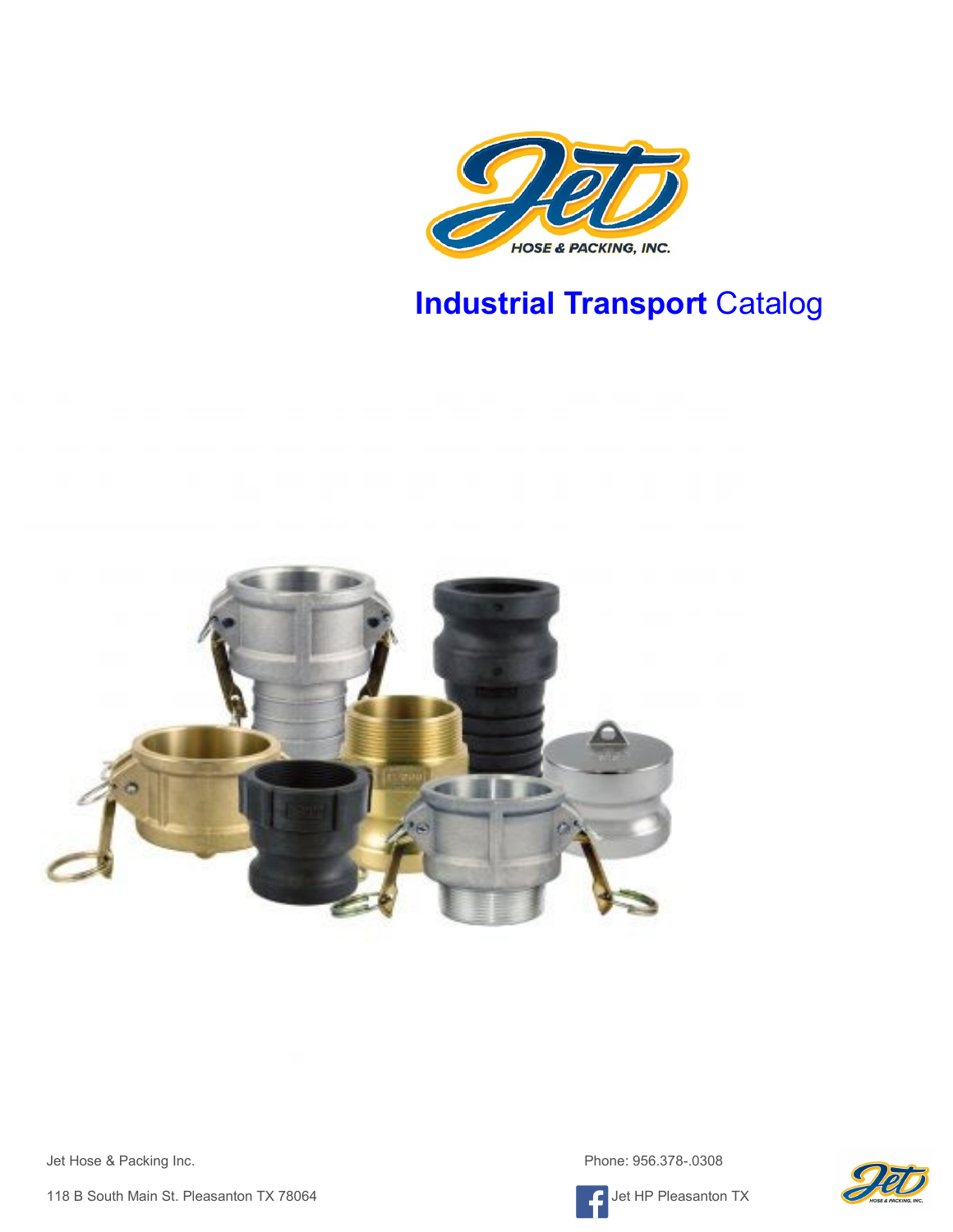

### **Industrial Transportation Catalog**

### **Valves**



#### **Brass Pressure Relief**

**2", 155-300 CFM, Male NPT**

**THREAD SIZES AVAILIABLE:** 

**Vacuum Relief Valve**

**Poly Bell Housing –1-1/2" Male NPT 370 CFM**

**1-1/4", 1-1/2", 2", 2-1/2"**



**Manaway Hatches Gaskets Wing Nut Assy**





#### **Butterfly Valves**

**Stainless Steel Stem 200 psi NSCWP Notched Ductile Body/ Buna Seals Sizes: 2"-12"**





**Ball Valves**

**BRASS, POLY, STEEL, STAINLESS**

**Sizes: 1/4"-4"**

#### **MZ Brass Valves**

**Sizes: 2" 6"**

**Operation Options: Lever, Heated, Piston**

**Mount: Flange and threaded**



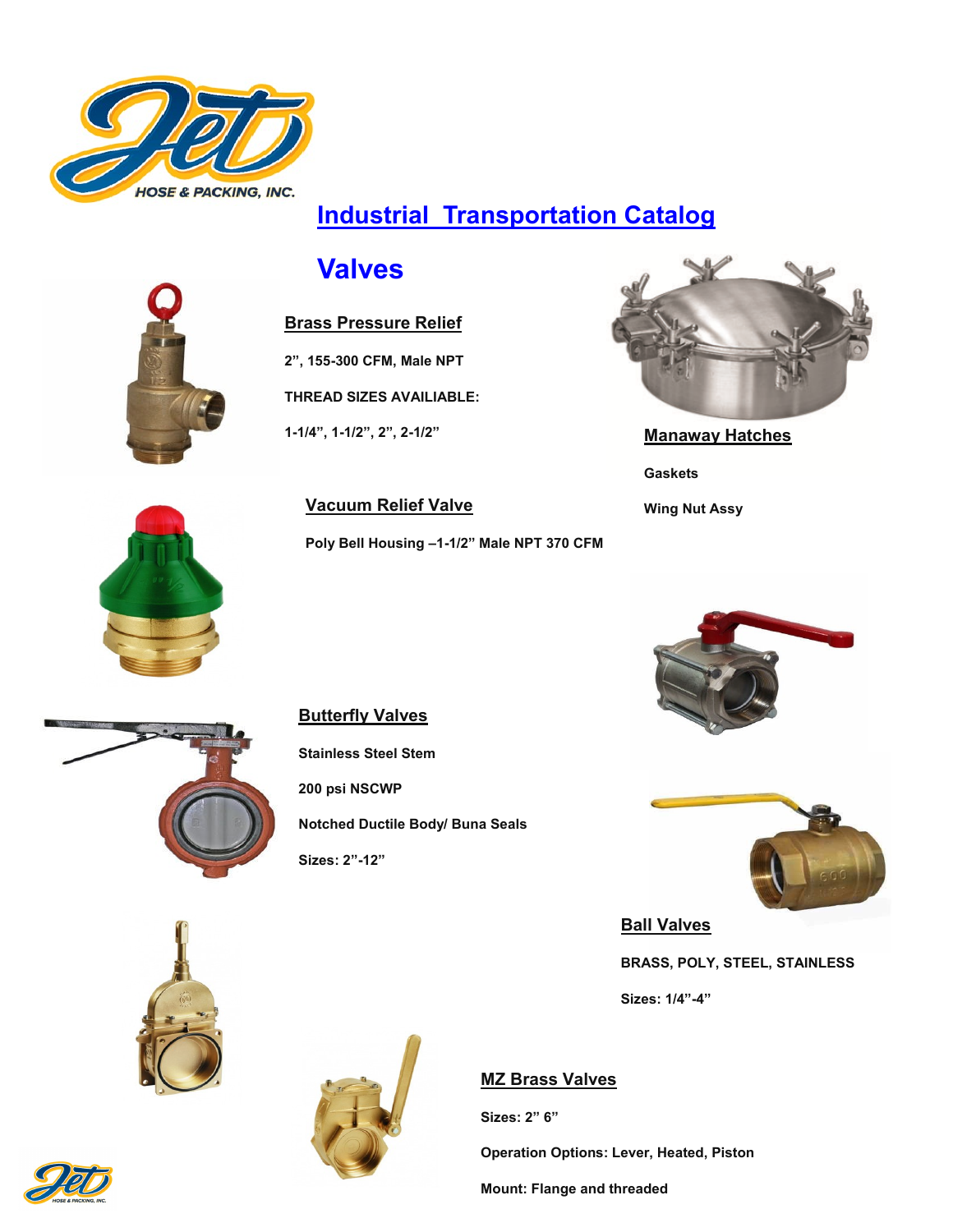

### **Industrial Transportation Catalog**

## **Camlok Adapters**